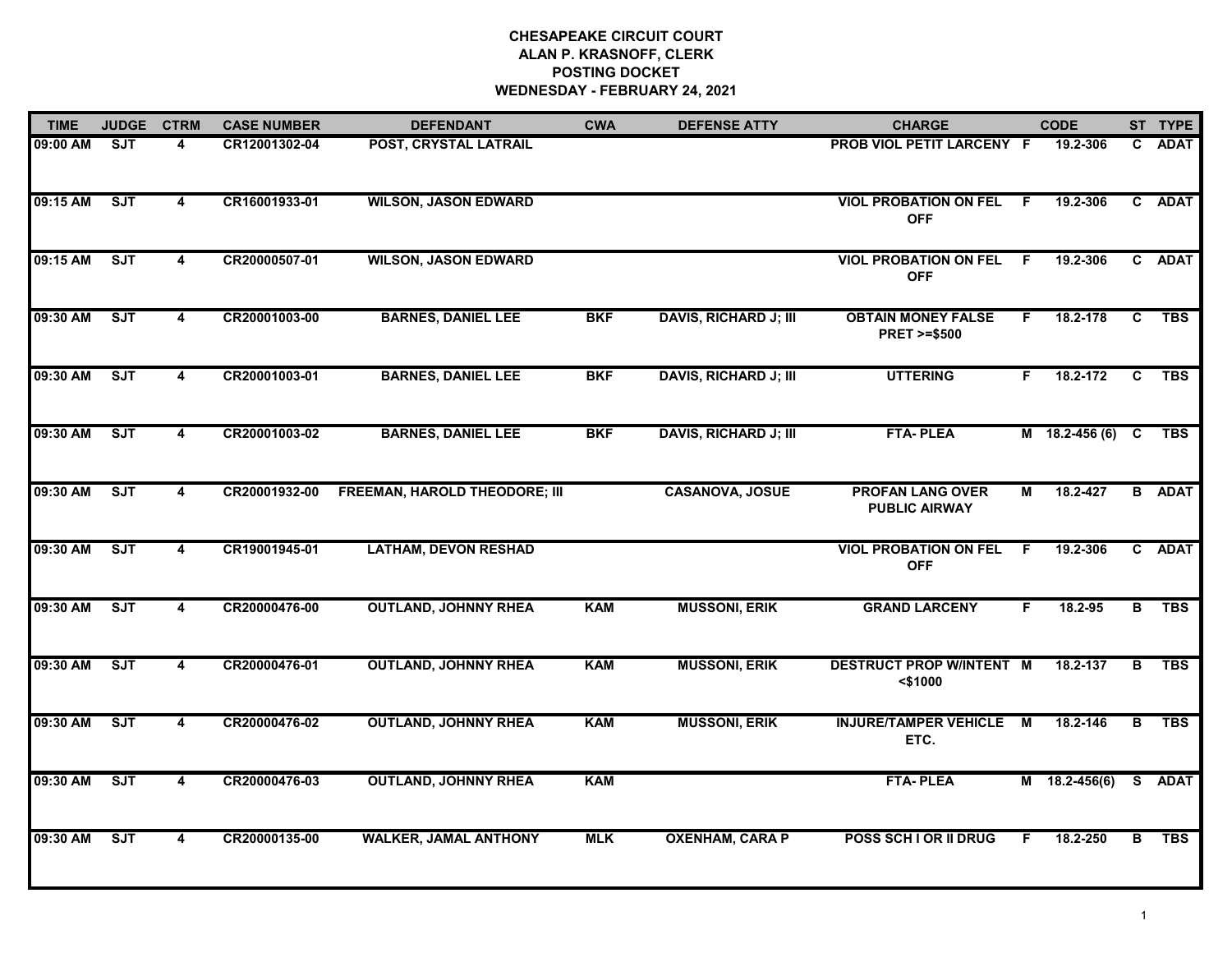# **CHESAPEAKE CIRCUIT COURT ALAN P. KRASNOFF, CLERK POSTING DOCKET WEDNESDAY - FEBRUARY 24, 2021**

| <b>TIME</b> | <b>JUDGE</b> | <b>CTRM</b> | <b>CASE NUMBER</b> | <b>DEFENDANT</b>             | <b>CWA</b> | <b>DEFENSE ATTY</b>        | <b>CHARGE</b>                 |   | <b>CODE</b> |   | ST TYPE     |
|-------------|--------------|-------------|--------------------|------------------------------|------------|----------------------------|-------------------------------|---|-------------|---|-------------|
| 09:30 AM    | <b>SJT</b>   | 4           | CR20000135-01      | <b>WALKER, JAMAL ANTHONY</b> | MLK        | <b>OXENHAM, CARA P</b>     | <b>POSS MARIJUANA IST OFF</b> | M | 18.2-250.1  | в | <b>TBS</b>  |
| 09:00 AM    | <b>RAB</b>   |             | CR18001147-00      | <b>KHINE, WILLIAM WINN</b>   | <b>DAM</b> | <b>WENTWORTH, RACHEL E</b> | <b>MURDER: 1ST DEGREE</b>     |   | 18.2-32     |   | <b>TRYL</b> |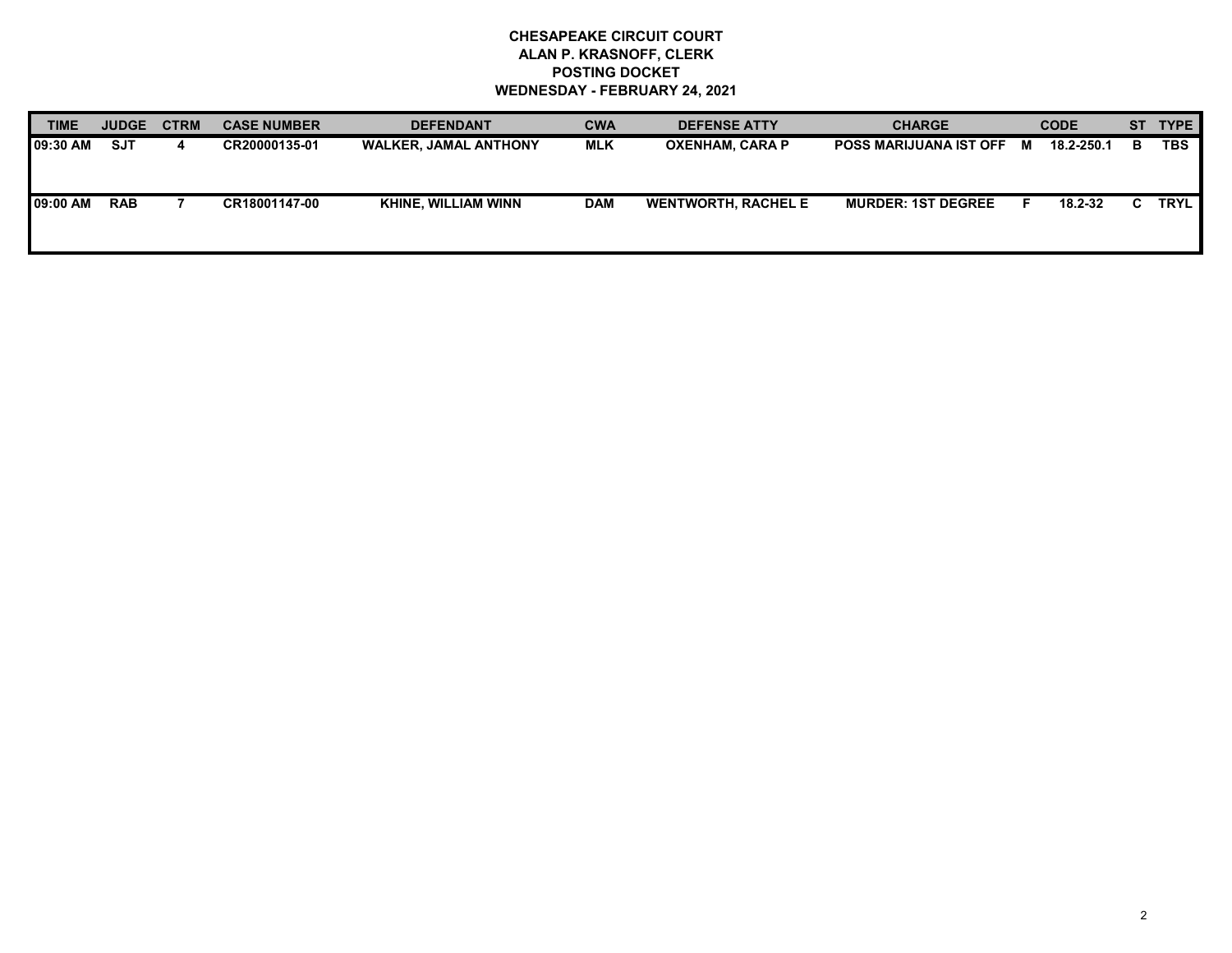| <b>Hearing</b><br><b>Time</b> | Judge       | Court-<br>room | Case #             | <b>Plaintiff</b>                             | <b>Defendant</b>                                      | <b>Plaintiff Attorney</b>              | <b>Defendant Attorney</b>                | <b>Hearing</b><br><b>Type</b> | <b>Duration</b>   |
|-------------------------------|-------------|----------------|--------------------|----------------------------------------------|-------------------------------------------------------|----------------------------------------|------------------------------------------|-------------------------------|-------------------|
| 09:00 AM                      | <b>JWB</b>  | <b>WEBX</b>    | CL19007074-00      | PEREZ, JOSEFA A                              | PEREZ, ROBERTO                                        | <b>WOOTEN, KRISTI A</b>                | <b>IMBROGNO, PETER; JR</b>               | <b>COMP</b>                   | <b>OM 1 H 0 D</b> |
| 10:00 AM                      | <b>JWB</b>  | <b>WEBX</b>    | CL20003096-00      | <b>BEWSKI, TORI</b><br><b>MONTGOMERY</b>     | <b>BEWSKI, KYLE STEVEN</b>                            | <b>KOCH, BARRY</b><br><b>RANDOLPH</b>  | <b>SMITH, MARK S</b>                     | <b>PL</b>                     | OM1H0D            |
| 11:15 AM                      | <b>JWB</b>  | <b>WEBX</b>    |                    | CL20007721-00 *CHRISTIAN, BRIAN C; EXEC      | <b>AID AND GUIDANCE</b>                               | <b>CHRISTIAN, BRIAN C</b>              | <b>PROSE</b>                             | <b>HEAR</b>                   | 0M 1 H 0 D        |
| 01:00 PM                      | <b>JWB</b>  | <b>WEBX</b>    | CL21000985-00      | <b>JAMES-MURRAY, D'AJA</b><br><b>MICHEON</b> | PUTHIYAVEEDU XAVIER,<br><b>NELSON</b>                 | <b>PROSE</b>                           | <b>PROSE</b>                             | <b>FD</b>                     | 30M 0 H 0 D       |
| 01:30 PM                      | <b>JWB</b>  | <b>WEBX</b>    | CL20004972-00      | <b>COMMONWEALTH</b><br><b>TRUSTEES, LLC</b>  | *VAIL, THOMAS N                                       | <b>HIGGINS, ANDREW</b>                 |                                          | <b>MOT</b>                    | 15M 0 H 0 D       |
| 01:45 PM                      | <b>JWB</b>  | <b>WEBX</b>    | CL19007552-00      | <b>DIMARE, JOHN</b>                          | <b>MILLER, ANN</b>                                    | <b>GILL, C STEWART</b>                 | <b>PROSE</b>                             | <b>COMP</b>                   | 15M 0 H 0 D       |
| 02:00 PM                      | <b>JWB</b>  |                | WEBX CL19005775-00 | <b>SHERRILL, LAUREL W</b>                    | <b>SHERRILL, ANDRE D; SR</b>                          | <b>RUSSO, BETTY B</b>                  | <b>HURST, PALMER E</b>                   | <b>PL</b>                     | 0M1H0D            |
| 03:15 PM                      | <b>JWB</b>  |                | WEBX CL20009118-00 | *PITTMAN, RONNIE C                           | *THE RUFUS C PITTMAN<br><b>REVO TRUST</b>             | <b>BRICKHOUSE, M</b><br><b>BRADLEY</b> | *PRO SE                                  | <b>SANC</b>                   | 0M1H0D            |
| 03:15 PM                      | <b>JWB</b>  | <b>WEBX</b>    | CL20009118-00      | *PITTMAN, RONNIE C                           | *THE RUFUS C PITTMAN<br><b>REVO TRUST</b>             | <b>BRICKHOUSE, M</b><br><b>BRADLEY</b> | *PRO SE                                  | <b>MOT</b>                    | M H D             |
| 04:15 PM                      | <b>JWB</b>  | <b>WEBX</b>    | CL21000284-00      | <b>OLIVER, AMBER</b>                         | <b><i>*THE ESTATE OF CLAUDIA</i></b><br><b>BOWDEN</b> | <b>SHILLING, ANDREW</b>                |                                          | <b>HEAR</b>                   | 30M 0 H 0 D       |
| $9:00$ AM                     | <b>MATA</b> | <b>WEBX</b>    | CL16003008-00      | VESS, SUE J                                  | <b>REDUS ONE LLC</b>                                  | <b>MILLER, BRIAN K</b>                 | <b>BROOKE, JEFFREY F</b>                 | <b>MOT</b>                    | OM1H0D            |
| 9:00 AM                       | MATA        | <b>WEBX</b>    | CL16003008-01      | <b>REDUS ONE, LLC</b>                        | S.L. NUSBAUM REALTY CO.                               | <b>BROOKE, JEFFREY F</b>               | <b>OWINGS, BEJAMIN T</b>                 | SJ                            | 30M 0 H 0 D       |
| 10:15 AM                      | MATA        |                | WEBX CL19001038-00 | PHILLIPS, COLE RYAN                          | <b>BROWN, TAMEYKA</b><br><b>ANGELIQUE</b>             | <b>TOMLIN, J WARREN</b>                | <b>BAUMGARDNER,</b><br><b>JENNIFER M</b> | <b>PL</b>                     | OM1H0D            |
| 11:00 AM                      | <b>MATA</b> |                | WEBX CL20007746-00 | <b>TUCKER, SUSIE BYRON</b>                   | <b>TUCKER, ANTONIO L</b>                              | <b>WILLIAMS, TAMEEKA</b>               |                                          | <b>APTG</b>                   | 15M 0 H 0 D       |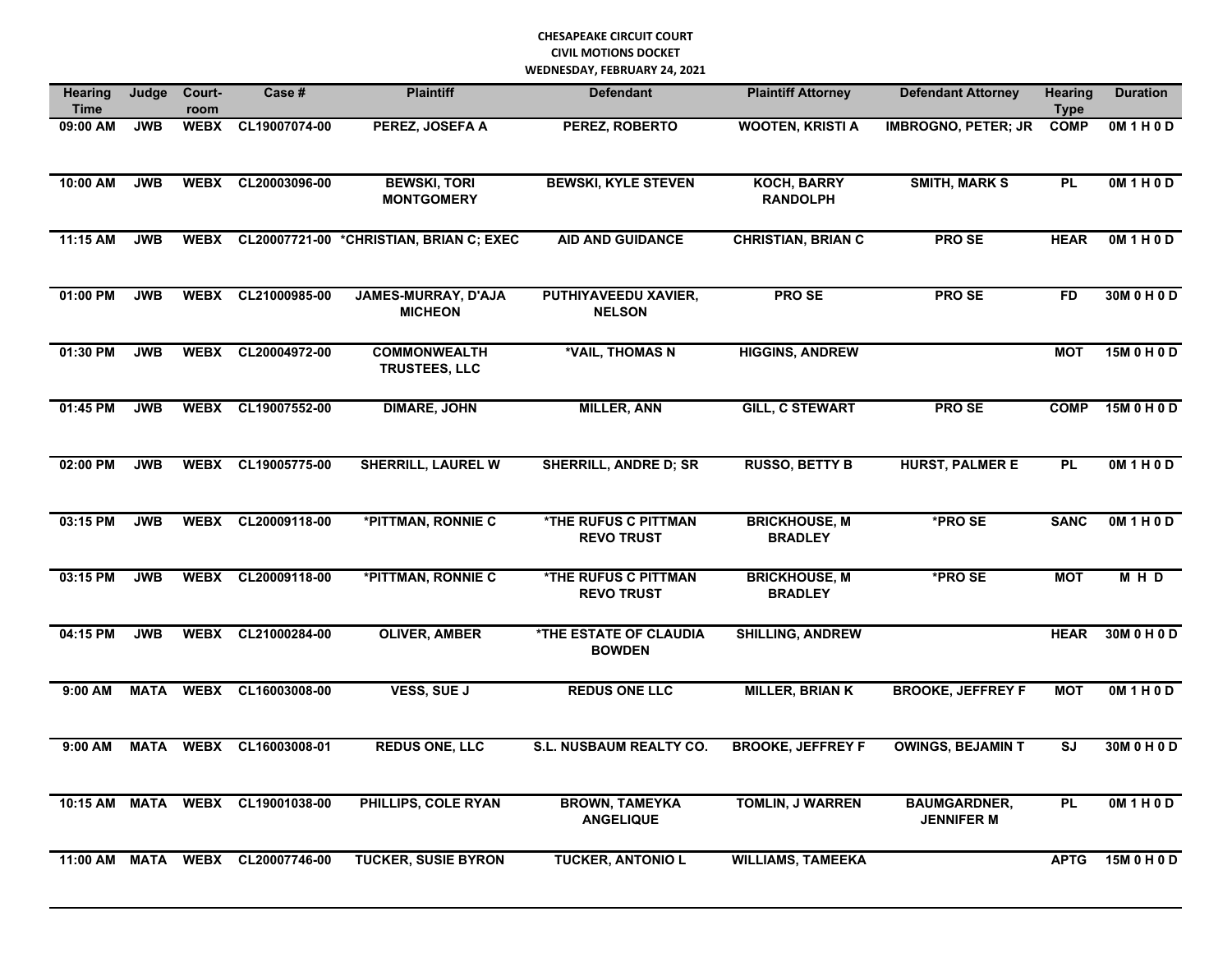| <b>Hearing</b><br><b>Time</b> | Judge       | Court-<br>room          | Case #        | <b>Plaintiff</b>                                              | <b>Defendant</b>                               | <b>Plaintiff Attorney</b> | <b>Defendant Attorney</b>              | <b>Hearing</b><br><b>Type</b> | <b>Duration</b> |
|-------------------------------|-------------|-------------------------|---------------|---------------------------------------------------------------|------------------------------------------------|---------------------------|----------------------------------------|-------------------------------|-----------------|
| 11:30 AM                      | <b>MATA</b> | <b>WEBX</b>             |               | CL20005655-00 GREEN, MICHAEL DAVID; SR GREEN, VICTORIA AMANDA |                                                | <b>LEWIS, BRETTA Z</b>    | <b>NASHATKA, SHANTELL</b><br>S         | <b>PL</b>                     | 45M 0 H 0 D     |
| 11:30 AM                      | MATA        | <b>WEBX</b>             |               | CL20005655-00 GREEN, MICHAEL DAVID; SR GREEN, VICTORIA AMANDA |                                                | <b>LEWIS, BRETTA Z</b>    | <b>NASHATKA, SHANTELL</b><br>S         | <b>COMP</b>                   | 15M 0 H 0 D     |
| 12:45 PM                      | <b>MATA</b> | <b>WEBX</b>             | CL20001310-00 | <b>WALTON, ASHLEY N</b>                                       | <b>MALLON, JASON PATRICK</b>                   | <b>COHN, SAMANTHA B</b>   |                                        | <b>COMP</b>                   | 30M 0 H 0 D     |
| 10:00 AM                      | <b>SJT</b>  | $\overline{\mathbf{4}}$ | CL19007194-00 | <b>SHELTON, BRITTANY</b><br><b>SUMMER</b>                     | <b>SHELTON, CHRISTOPHER</b><br><b>NICHOLAS</b> | <b>PROSE</b>              | <b>PROSE</b>                           | <b>PL</b>                     | 30M 0 H 0 D     |
| 10:30 AM                      | ST          | $\overline{\mathbf{4}}$ | CL20002596-00 | <b>EAST COAST TRUCK &amp;</b><br><b>TRAILER</b>               | *MC TOWING LLC                                 | <b>EASON, CARL A</b>      | <b>PROSE</b>                           | SJ                            | 30M 0 H 0 D     |
| 11:15 AM                      | <b>SJT</b>  | 4                       | CL20007597-00 | <b>CRUMP LIFE INSURANCE</b><br><b>SERVICES</b>                | <b>COUNTS, JOE</b>                             | <b>STILLMAN, DANIEL T</b> |                                        | <b>DJ</b>                     | 15M 0 H 0 D     |
| 11:30 AM                      | ST          | $\overline{\mathbf{4}}$ | CL21000848-00 | <b>CHESAPEAKE DEPT. OF</b><br><b>HUMAN SVS</b>                | <b>STRICKLAND, AARON</b>                       | <b>JAMES, CHARLES T</b>   | <b>PROSE</b>                           | <b>APTG</b>                   | 30M 0 H 0 D     |
| 11:45 AM                      | SJT         | <b>WEBX</b>             | CL19000599-00 | <b>HARRIS, MAXINE</b><br><b>MILBOURNE</b>                     | <b>HARRIS, GONNIE LEE</b>                      | <b>WOOTEN, KRISTI A</b>   | <b>ROBINSON, DAYMEN W</b><br>X         | <b>PTC</b>                    | OM1H0D          |
| 11:45 AM                      | <b>SJT</b>  | <b>WEBX</b>             | CL19000599-00 | <b>HARRIS, MAXINE</b><br><b>MILBOURNE</b>                     | <b>HARRIS, GONNIE LEE</b>                      | <b>WOOTEN, KRISTI A</b>   | <b>ROBINSON, DAYMEN W</b><br>X         | <b>MOT</b>                    | M H D           |
| 01:45 PM                      | ST          | <b>WEBX</b>             | CL21000264-00 | <b>STONE STREET CAPITAL</b><br><b>LLC</b>                     | <b>CRANMORE, JEFFREY</b>                       | <b>GOTTSEGEN, ADAM M</b>  | <b>PROSE</b>                           | <b>MOT</b>                    | 15M 0 H 0 D     |
| 02:00 PM                      | ST          | 4                       | CL19007629-00 | <b>COMMONWEALTH</b>                                           | <b>PAIGE, VINCENT W; SR</b>                    | <b>PROSE</b>              |                                        | <b>FOF</b>                    | M H D           |
| 02:00 PM                      | <b>SJT</b>  | 4                       | CL20000906-00 | <b>EBRON, DEMETRIS</b>                                        | <b>COMMONWEALTH</b>                            |                           | PARKER, MICHELLE R CAMPBELL, WILLIAM H | <b>PRES</b>                   | M H D           |
| 02:00 PM                      | ST          | $\overline{4}$          | CL20001446-00 | <b>COMMONWEALTH</b>                                           | <b>BASNIGHT, DARNELL</b>                       | <b>PROSE</b>              | <b>PROSE</b>                           | <b>PRES</b>                   | M H D           |
| 02:00 PM                      | <b>SJT</b>  | 4                       | CL20005819-00 | <b>WILSON, TONY DARNELL</b>                                   | <b>COMMONWEALTH</b>                            | <b>PROSE</b>              | <b>CAMPBELL, WILLIAM H</b>             | <b>OLP</b>                    | M H D           |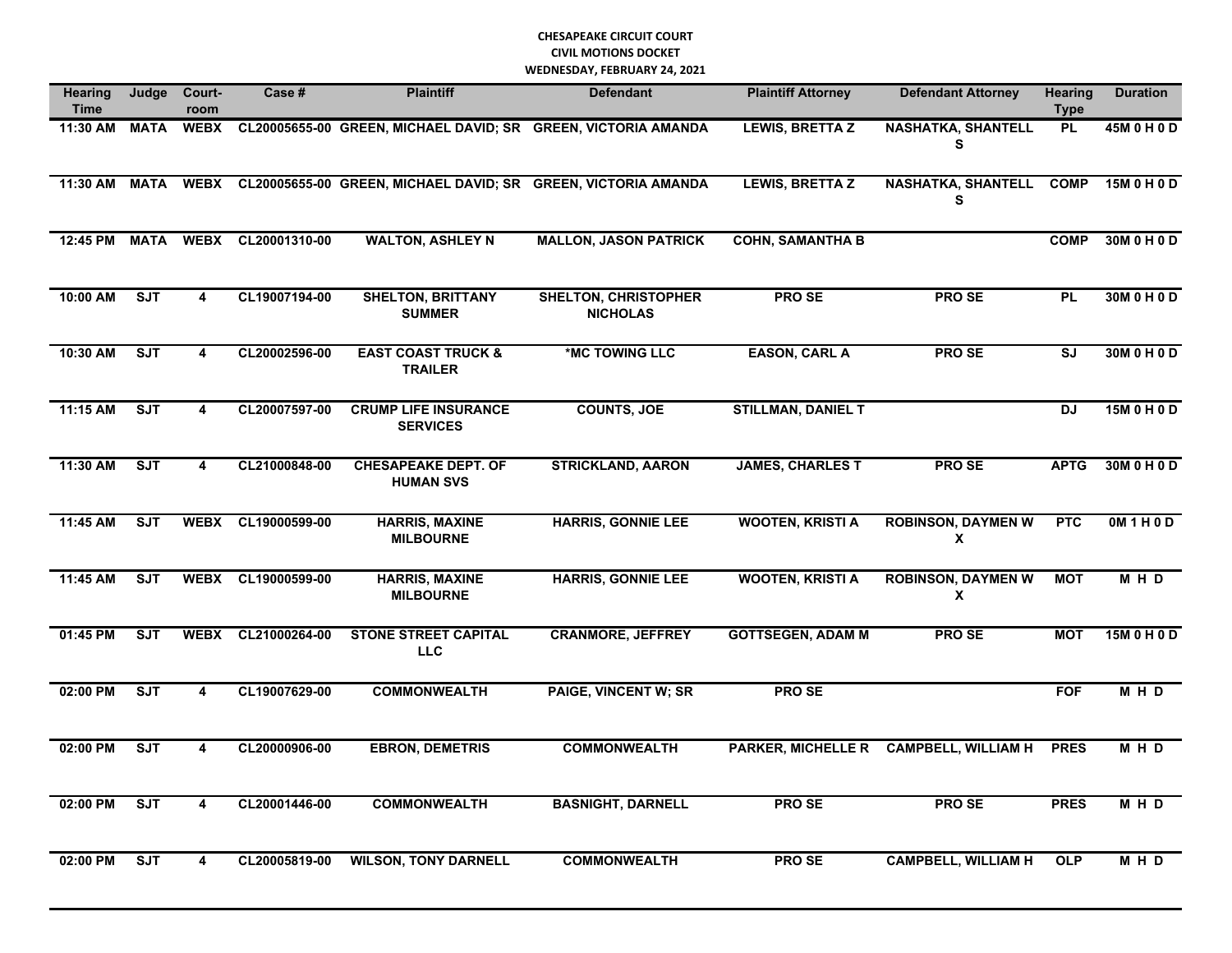| <b>Hearing</b><br><b>Time</b> | Judge      | Court-<br>room          | Case #        | <b>Plaintiff</b>                              | <b>Defendant</b>                          | <b>Plaintiff Attorney</b>               | <b>Defendant Attorney</b>       | <b>Hearing</b><br><b>Type</b> | <b>Duration</b> |
|-------------------------------|------------|-------------------------|---------------|-----------------------------------------------|-------------------------------------------|-----------------------------------------|---------------------------------|-------------------------------|-----------------|
| 02:00 PM                      | <b>SJT</b> | 4                       | CL20008332-00 | LEHR, RENE WILLS                              | <b>COMMONWEALTH</b>                       | <b>PROSE</b>                            | <b>CAMPBELL, WILLIAM H</b>      | <b>PRES</b>                   | MHD             |
| 02:00 PM                      | ST         | 4                       | CL20008334-00 | PORTER, MONICA DEANN                          | <b>COMMONWEALTH</b>                       | KULIGOWSKI, MONTE E CAMPBELL, WILLIAM H |                                 | <b>OLP</b>                    | MHD             |
| 02:00 PM                      | SJT        | 4                       | CL20008700-00 | <b>RAY, HUNTER ANTHONY</b>                    | <b>COMMONWEALTH OF</b><br><b>VIRGINIA</b> | PRO SE                                  | <b>CAMPBELL, WILLIAM H</b>      | <b>PRES</b>                   | MHD             |
| 02:00 PM                      | SJT        | 4                       | CL20008701-00 | <b>BEUSSE, CONSTANCE</b><br><b>MARIE</b>      | <b>COMMONWEALTH OF</b><br><b>VIRGINIA</b> | <b>BLACK, HUGH E; III</b>               | <b>CAMPBELL, WILLIAM H</b>      | <b>PRES</b>                   | MHD             |
| 02:00 PM                      | SJT        | 4                       | CL20008702-00 | <b>BRADSHAW, GABRIELLE</b><br><b>MICHELLE</b> | <b>COMMONWEALTH OF</b><br><b>VIRGINIA</b> | <b>BLACK, HUGH E; III</b>               | <b>CAMPBELL, WILLIAM H</b>      | <b>PRES</b>                   | MHD             |
| 02:00 PM                      | SJT        | $\overline{\mathbf{4}}$ | CL20008707-00 | <b>MONIZ, JOHN JOSEPH</b>                     | <b>COMMONWEALTH OF</b><br><b>VIRGINIA</b> | <b>HANKINS, SHEMEKA</b>                 | <b>CAMPBELL, WILLIAM H</b>      | <b>PRES</b>                   | MHD             |
| 02:00 PM                      | SJT        | 4                       | CL20008733-00 | <b>GOODMAN, BRANDON</b><br><b>CADELL</b>      | <b>COMMONWEALTH OF</b><br><b>VIRGINIA</b> | <b>PROSE</b>                            | <b>CAMPBELL, WILLIAM H</b>      | <b>PRES</b>                   | <b>MHD</b>      |
| 02:00 PM                      | SJT        | 4                       | CL20008735-00 | <b>CHERRY, PAUL A</b>                         | <b>COMMONWEALTH OF</b><br><b>VIRGINIA</b> | <b>PROSE</b>                            | <b>CAMPBELL, WILLIAM H</b>      | <b>PRES</b>                   | <b>MHD</b>      |
| 02:00 PM                      | SJT        | 4                       | CL20008790-00 | <b>MISFELDT, ROBERT ALLEN</b>                 | <b>COMMONWEALTH OF</b><br><b>VIRGINIA</b> | <b>PROSE</b>                            | <b>CAMPBELL, WILLIAM H</b>      | <b>PRES</b>                   | M H D           |
| 02:00 PM                      | <b>SJT</b> | 4                       | CL20008836-00 | <b>MCCULLOUGH, TAWANNA</b>                    | <b>COMMONWEALTH</b>                       | <b>PROSE</b>                            | <b>CAMPBELL, WILLIAM</b>        | <b>PRES</b>                   | M H D           |
| 02:00 PM                      | <b>SJT</b> | 4                       | CL20008837-00 | <b>MCCULLOUGH, TAWANNA</b>                    | <b>COMMONWEALTH</b>                       | <b>PROSE</b>                            | <b>CAMPBELL, WILLIAM</b>        | <b>PRES</b>                   | M H D           |
| 02:00 PM                      | <b>SJT</b> | 4                       | CL20008864-00 | <b>THOMAS, SHAKEIRA N</b>                     | <b>COMMONWEALTH</b>                       | <b>PROSE</b>                            | <b>CAMPBELL, WILLIAM</b>        | <b>PRES</b>                   | M H D           |
| 02:00 PM                      | <b>SJT</b> | 4                       | CL20008956-00 | <b>BURNS, LAMONT JAMAR</b>                    | <b>COMMONWEALTH OF</b><br><b>VIRGINIA</b> | PRO SE                                  | CAMPBELL, WILLIAM H PRES        |                               | M H D           |
| 02:00 PM                      | ST         | $\overline{4}$          |               | CL20008957-00 BROOKS, VERNON LEE; JR          | <b>COMMONWEALTH OF</b><br><b>VIRGINIA</b> | PRO SE                                  | <b>CAMPBELL, WILLIAM H PRES</b> |                               | MHD             |